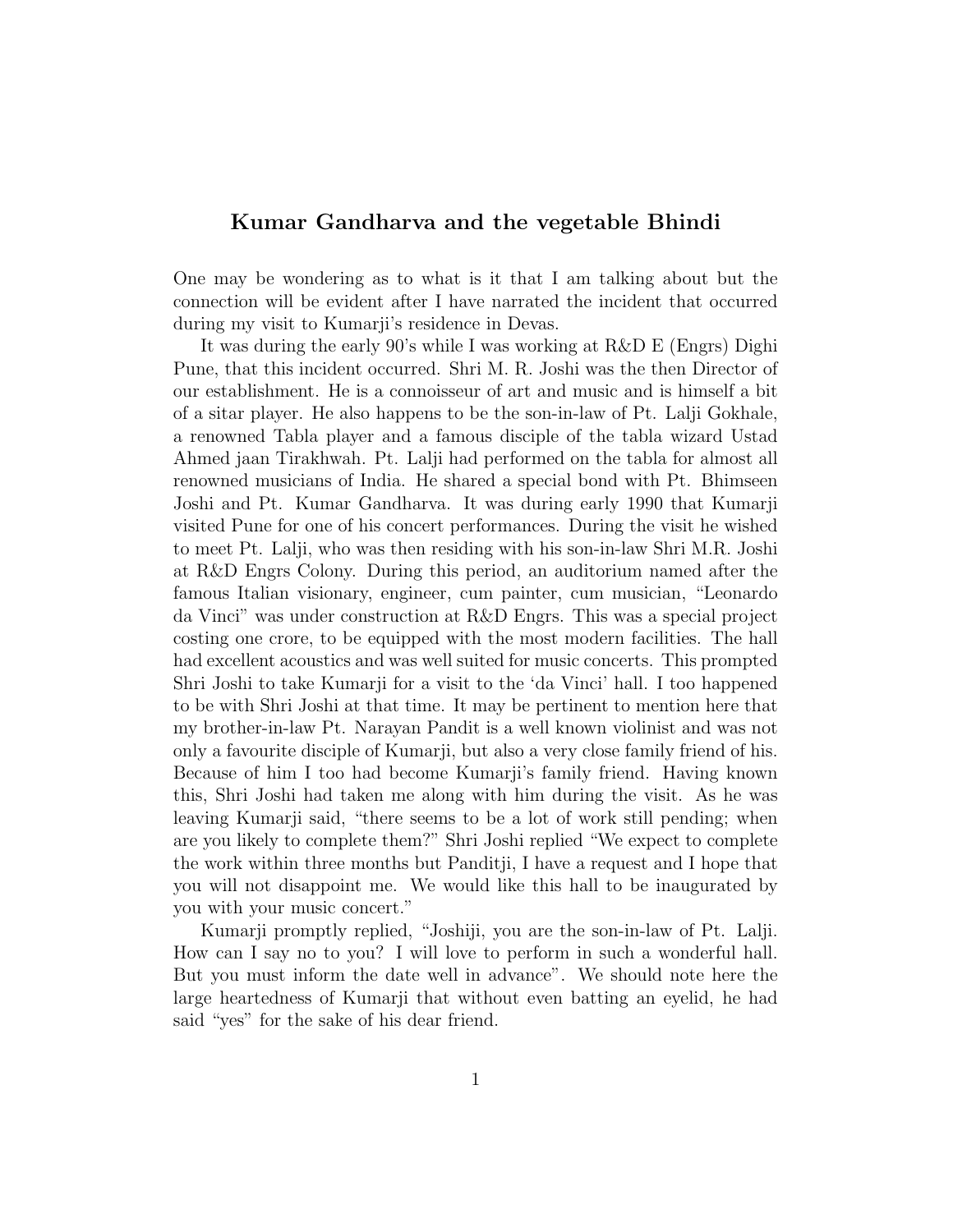It took almost six months after this to get the hall ready. By then 1991 July was approaching. It was at this juncture that I had to visit the Infantry School at Mhow in Madhya Pradesh in connection with some project. At that time Shri. Joshi said to me – "This is a proper time for us to invite Kumarji to perform at the 'da-Vinci' hall. Since you are going to Mhow which close to Kumarji's place Devas, and being a family friend of his, you are best suited to extend our invitation for his music concert and also fix an appropriate remuneration for the same". Accordingly I informed Kumarji about my impending arrival. On the scheduled date of departure, I travelled from Mhow to Devas by bus and reached there by noon. Devas being a small town, everyone seemed to know Kumarji. Hence the auto driver had no problem taking me to Kumarji's residence 'Bhanukul' located on 'Mataji Ka Rasta'. Kumarji himself came out to receive me.

Bhanukul is a spacious house named after his late wife Bhanumathi. It had a fairly large front garden sporting a swing, surrounded by varieties of flower plants and potted crotons as well as large trees of different varieties. The interior of the house seemed to be specially designed for the musicians. It had a big central hall mainly used for 'riyaz'. The hall had large low windows almost touching the floor for the cool breeze to pass through while the musician sat and performed. Sets of four to five tablas and tanpuras were neatly placed in the hall. Carpets were spread for the performer to sit and perform. It appeared as if Kumarji had gotten the house designed to perfectly suit his music temperament and needs.

He seemed to have known my inclination towards 'Adhyatma'. Hence in the evening he arranged for our visit to a holy place. The place was about five to six kilometers from Devas. A specially designed 'Victoria' type horse driven tanga arrived. It seemed that the tanga was specially meant for Kumarji. The driver had a special uniform. He was seated in a front lower seat, behind him was a raised platform on which the two of us sat. While the 'Victoria' proceeded on the roads of Devas, it seemed as if a royal procession was in progress. At most of the places people raised their hands showing their respect to Kumarji. As we passed through, Kumarji kept briefing me about various important places enroute.

By the time we reached the place it was evening and sun was about to set. The place is called 'Dhuni-Sansthan'. 'Dhuni' means smoldering fire, giving out smoke. When we reached there, a huge log was smoldering in the fire pit (Agni-kunda). It is believed that the fire is burning there continuously for the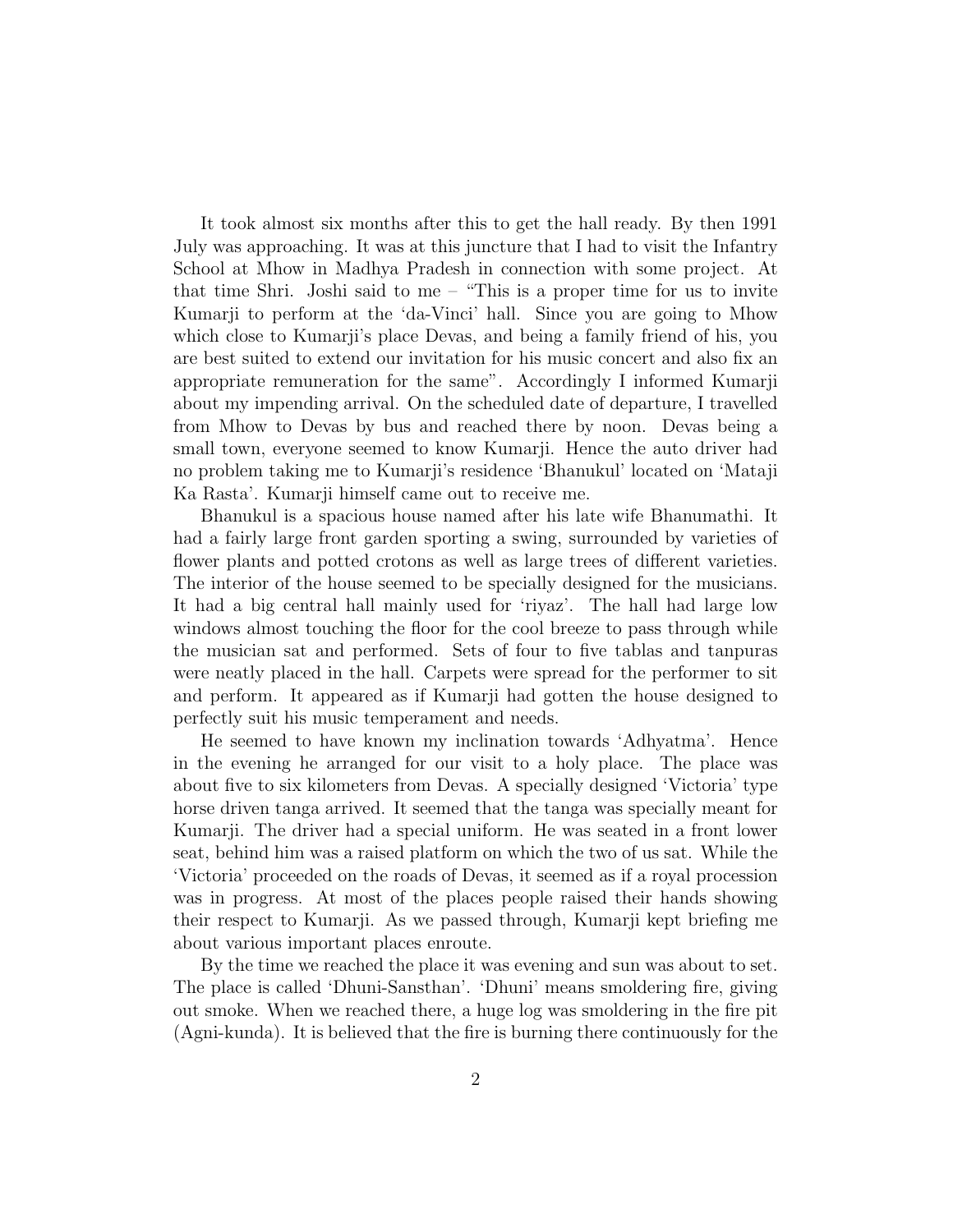last five hundred years. There was a small Shiva temple behind the 'Agnikunda'. When we entered the temple the evening pooja had just gotten over. We prayed at the temple, came out and entered the garden in the front yard. There were a couple of stone benches and the area was surrounded by huge trees. With the setting sun and the cool evening breeze blowing, it presented a somber and serene feeling. Kumarji sat on a stone bench and closed his eyes. He seemed to be immersed in meditation. I followed suit. We sat thus for almost half an hour and then returned home. Being a connoisseur of food, Kumarji had arranged for special meals for me that night. There were only five people in the house, Kumarji, his wife Vasundhara (normally called 'Tai'), his daughter Kalapini, and grandson Bhuvan (son of Kumarji's eldest son Mukul) and Kumarji's inhouse young disciple Mishra.

Kumarji seemed to be an ardent practitioner of discipline. Everything everywhere seemed very orderly and in proper place. In the guest house where I stayed, even the minutest details were attended to and were in proper place. Even in his talk and dealings he appeared to be very straight forward without any ambiguity, even if at the risk of being termed rude.

There was a small incident which, I believe, illustrates the above point. If I remember correctly, it was the next day at 6 pm. We were chatting in the garden outside his house. He was sitting on the swing, while I was sitting on the chair nearby. Phone rang in the house and I could hear Mishra's voice responding to the phone. Later Mishra came running and said, "Baba, there is a call from the president".

Kumarji replied "Ask them to call back tomorrow, now I am busy."

I came to know later that the call was from Delhi and the President of India was calling. He had then remarked that these days people have no respect for an artist.

Kumarji's residence 'Bhanukul' is located on the way to Kali temple. The temple is on a hillock. Whenever Kumarji was in station he made it a point to visit the temple during his daily morning walk along with his disciple Mishra.

During my stay also, we walked to the temple in the morning. During the entire walk Kumarji was constantly humming a 'raga' and giving tips to the disciple. Even in the house while Mishra was doing 'riyaaz' in the morning, he used to attentively listen and suggest suitable corrections. Thus he kept a close watch on the performance of his disciple constantly.

Now coming to the Bhindi part of the story, it aptly displays Kumarji's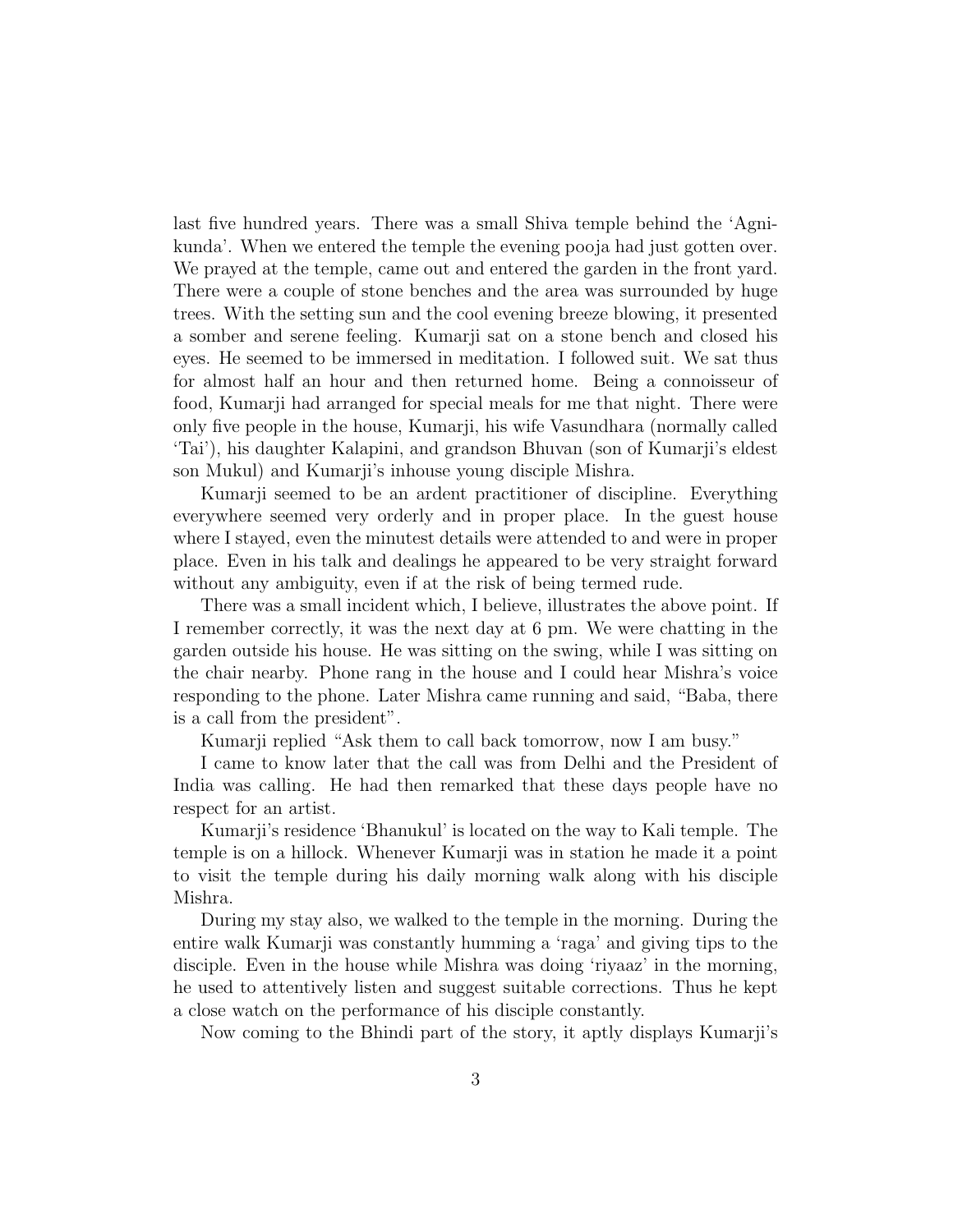dedication, discipline and methodical approach to any task he undertook. Probably it was about eleven o'clock next day morning. I came down to meet Kumarji in the dinning room. He normally sat near the dinning table in his chair during his free time. He was then holding a knife and chopping some vegetable. Seeing me, he pushed a chair towards me and said, "come, come, sit down". I sat down and started observing carefully what he was doing. He first picked up each Bhindi one by one from a vessel, cleaned and dried them thoroughly. Then he started chopping each one of them separately. He cut them across in slices and ensured that each slice was almost the same size in thickness. I was amazed to see the concentration and attention to the details he was paying. It was as if he was paying attention to the 'taan' and 'taal' of the raga he sang. After seeing his work I uttered in amazement "Even a great musician like you cut Bhindi". He replied, "yes, taste of the dish depends on how you cut the vegetable".

Later we continued the conversation and finalised 27th September as the date for his concert at our auditorium. Next, I wanted to discuss the remuneration for the performance. But somehow I could not summon enough courage to broach the topic. However, during the same evening I managed to bring it up and asked about payment. After listening to me he flared up and said angrily, "you want to make payment! Is it? How much would you pay? Will you pay whatever I ask? Don't be silly. I am not performing at your place for money. It is only for the sake of my friend Lalji. I will not take a single rupee from you."

Later, one of his close disciples told me that "You look after him and take care of his accompanists. Otherwise he himself may pay their fees. Honour him on the stage, put a sealed cover containing whatever amount you feel appropriate". Kumarji had hardly attended school. His formal education was next to nothing. But his knowledge was very vast. He had a wide ranging interest. He had a good library and a good collection of books on a variety of topics. So I did not know how the time flew reading books and discussing various subjects with Kumarji. I left the place after three days with a heavy heart and sweet memories.

After reaching Pune, I gave a detailed account of my discussion with Kumarj to Shri M. R. Joshi. I did not forget to add a very important aspect which Kumarji had specifically mentioned. He had insisted that the date once fixed should not be changed at any cost.

The month of September was approaching and it turned out that Shri